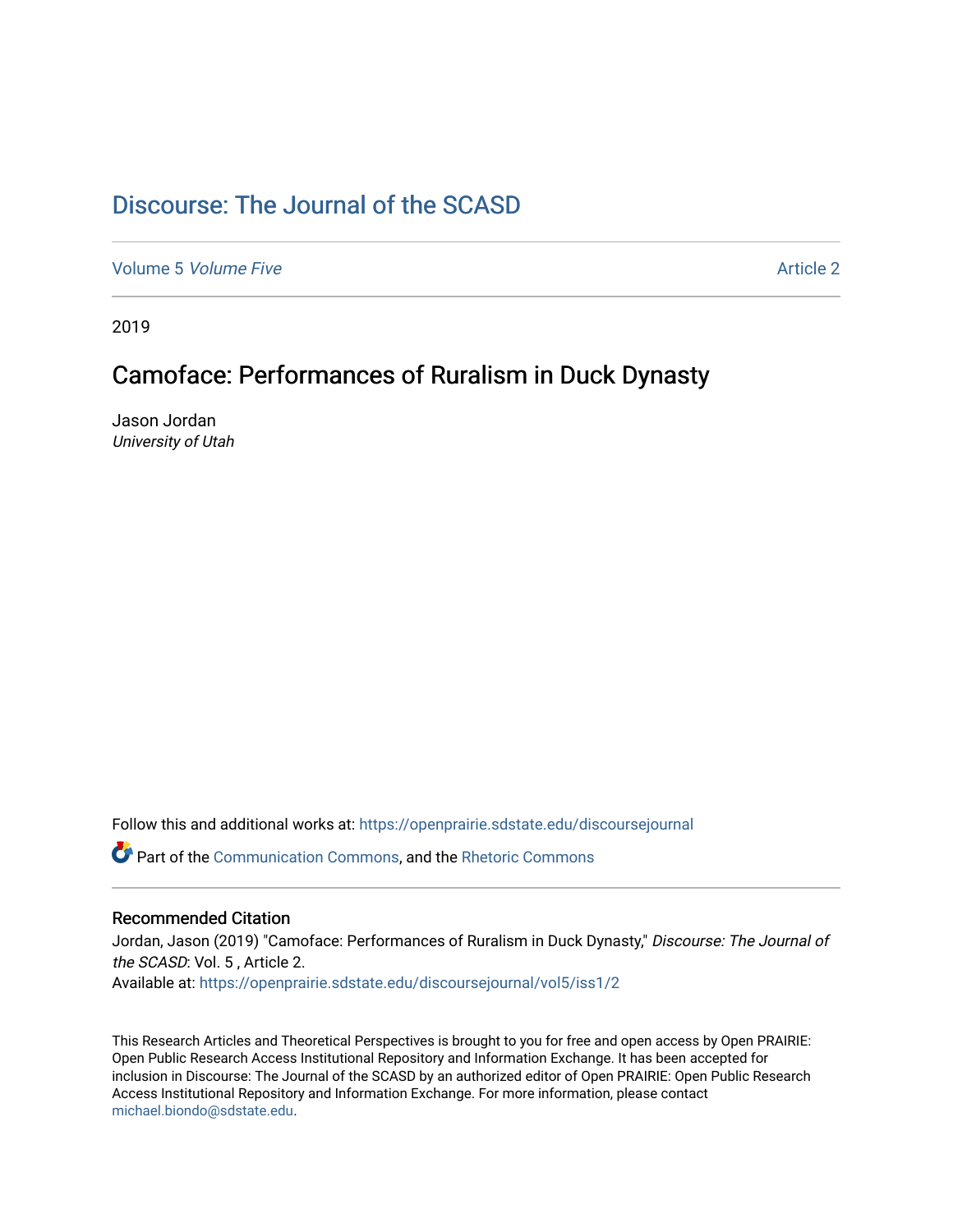#### RESEARCH ARTICLE

#### **Camoface: Performances of Ruralism in** *Duck Dynasty*

#### **Jason Jordan**

Assistant Professor University of Utah rangerdebate@gmail.com

## **Abstract**

In recent years, portrayals of the supposedly "real" exploits of rural persons in the United States have proliferated across the mediasphere. This paper examines the first season of the television show Duck Dynasty as an exemplar of this genre of entertainment. Using the concepts of ruralism, rurality, and rusticity the particular performances of rural life evidenced within the show are traced out. Ultimately, I argue that these performances of the rural constitute a strategic rhetoric that seeks to control what counts as authentic rurality. I term these sorts of strategic performances of rural authenticity as "camoface."

#### **Introduction**

Phil Robertson caused a public controversy over free speech, religious liberty, and political correctness in January of 2014 with his negative characterizations of gay men and African-Americans in an interview with *GQ*. This incident sparked both calls for his firing from the television show *Duck Dynasty* as well as efforts to support Phil and the rest of the Robertson family that makes up the show's cast (France, 2014). However, *Duck Dynasty* became more than a mere reality television show. The show, and the Robertson family, directly influenced political elections (FoxNews.com, 2013), spurred changes in liturgical practice (WTAE, 2013), sat in on the state of the union address (Weinger, 2014), were portrayed as exemplars of traditional American culture (Royer, 2013), and sparked changes in popular fashion (O'Connor, 2013).

*Duck Dynasty* is one of several television shows that garnered a high level of popularity due to their portrayal of "family values" and "real America" (Falzone, 2013). However, these portrayals also constitute the reification of problematic assumptions about rural populations that serve to further a cultural hierarchy that denigrates the rural. Through an analysis of manifestations of both tactical and strategic articulations of authentic rural identity in the first season of *Duck Dynasty* this article introduces the concept of *camoface*: the performance of rural identity in a manner that reifies pejorative assumptions pertaining to rural populations while at the same time controlling social understandings of such identities so that rural persons are unable to assert contrary meanings of their own social locations.

## **Duck Dynasty**

*Duck Dynasty* purports to follow the real, day-to-day lives of the Robertson family in rural Louisiana. The family lives in opulent wealth due to the success of a brand of duck calls their Duck Commander hunting company has produced over the last 25 years (Owens & Scholz, 2012). However, as Romano (2012, para. 4) explained: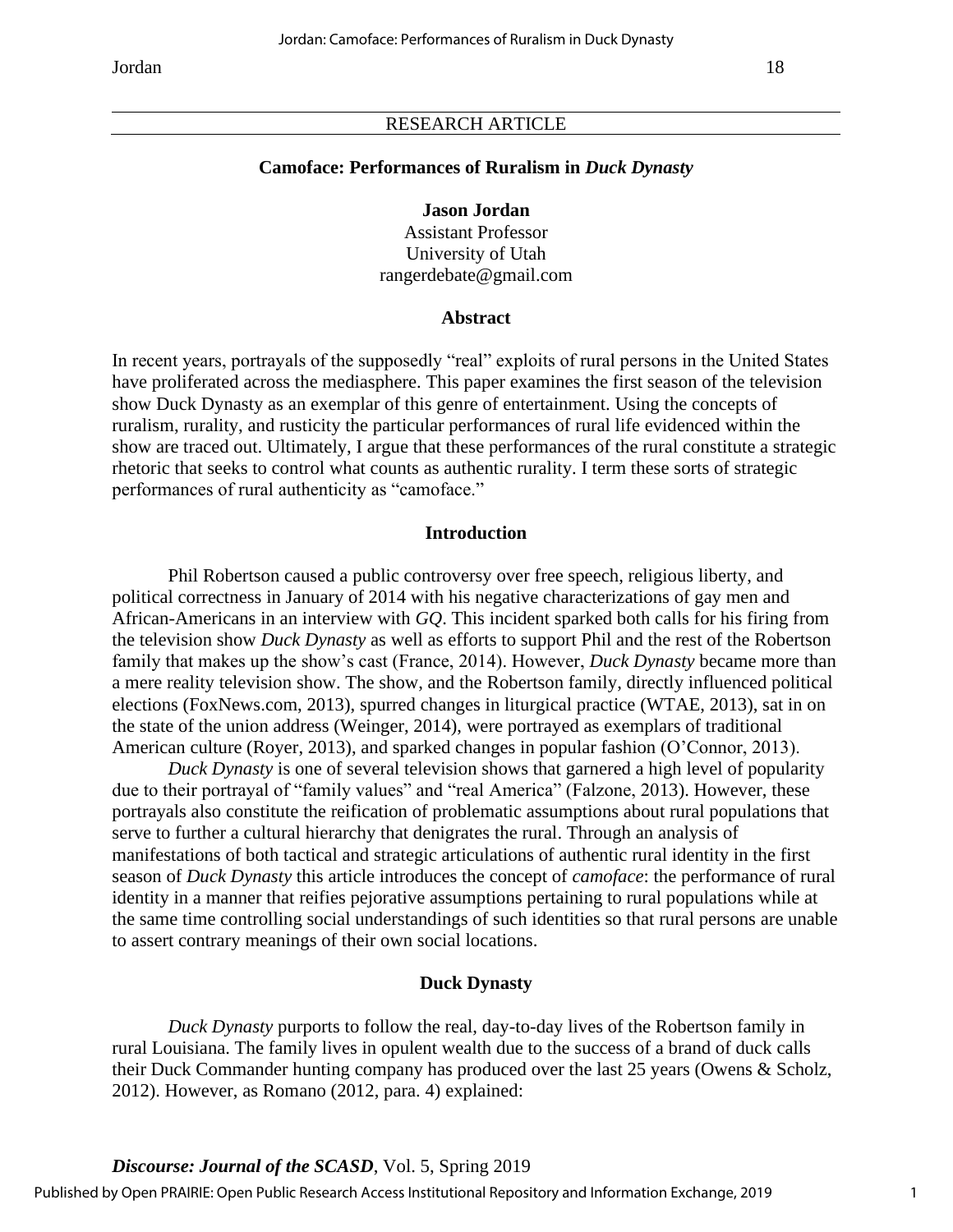Though the bearded, backwoods-appearing Robertson clan is richer than dirt, they don't look or act like it. They live in a modest, if cramped-looking, house, go to work every day, and don beards thicker than the forests surrounding their homes.

The narrative action of the show is driven by the founder of Duck Commander, Phil Robertson and his sons Jase and Willie. While several female characters are often shown on screen, by and large their roles are reduced to supporting narrative transition, or playing an antagonistic role against the desires of the male Robertsons.

*Duck Dynasty* is far from a singular phenomenon. Instead, the show can be seen as indicative of a new manifestation of rural characterization that proliferated in recent years across the U.S. mediasphere (Obeidallah, 2013). While there are many examples of this genre of reality television (e.g., *Here Comes Honey Boo Boo*, *Buck Wild*, and *Swamp People*), *Duck Dynasty* is the quintessential exemplar both in terms of cultural influence and television ratings (James, 2013). Thus, while sharing some similarities with other contemporaneous programs, *Duck Dynasty* stands out setting records as "the most-watched non-fiction cable-television series in history" with "9.4 million viewers" (Clay County Times-Democrat, 2014).

While *Duck Dynasty* presents *a* version of rural life, it is ultimately at odds with many of the experiences of individuals residing in rural locations within the United States. These communities experience some of the highest rates of economic poverty in the U.S. (USDA, 2013), suffer from a systemic lack of access to medical and mental health professionals of all specializations (Bassett, 2003a; Meit et al. 2014), and have been described as some of the most pernicious food deserts in America (Canto et al., 2014). Indeed, living in a rural area increases the likelihood of an individual dying from almost any preventable disease or medical condition and directly lowers one's life expectancy (Gamm et al., 2003).

These material conditions exist within a national culture that both denigrates rural individuals and denies the violence of rural poverty (Bassett, 2003a, 2003b, 2006, 2011; Creed & Ching, 1997). While the construction and denigration of a rural other is certainly not a new phenomenon (Williams, 1975), contemporary representations of the rural in the United States are novel in both their form (reality television and social media) as well as their tendency to construct and police what constitutes *authentic* rural life. Thus, *Duck Dynasty*'s presentation of 'redneck' culture is far from neutral or benign. Instead, a particular sort of rural personification is offered to audiences that in turn negates the actual, lived experiences of many rural dwellers in the United States.

## **Rural Authenticity**

Within rural contexts competing articulations of authenticity of personal or group identity have often been used to further broader cultural or political agendas (Khan, 1997; King, 2014; Norton & Sadler, 2006; Woods et al., 2013). Thus, what 'counts' as authentically rural has historically been an ideological contest for a position of power, for example, southern whites seeking to marginalize African-American rural experiences throughout the history of the United States (Maxwell, 1997). Differences in interpretation of what constitutes an authentic rural identity (and which persons ought to be excluded from consideration as authentic) are often articulated via their performance. Thus, certain cultural practices such as clothing, food, and music could be interpreted as performative acts of marking oneself as authentic (Creed & Ching, 1997).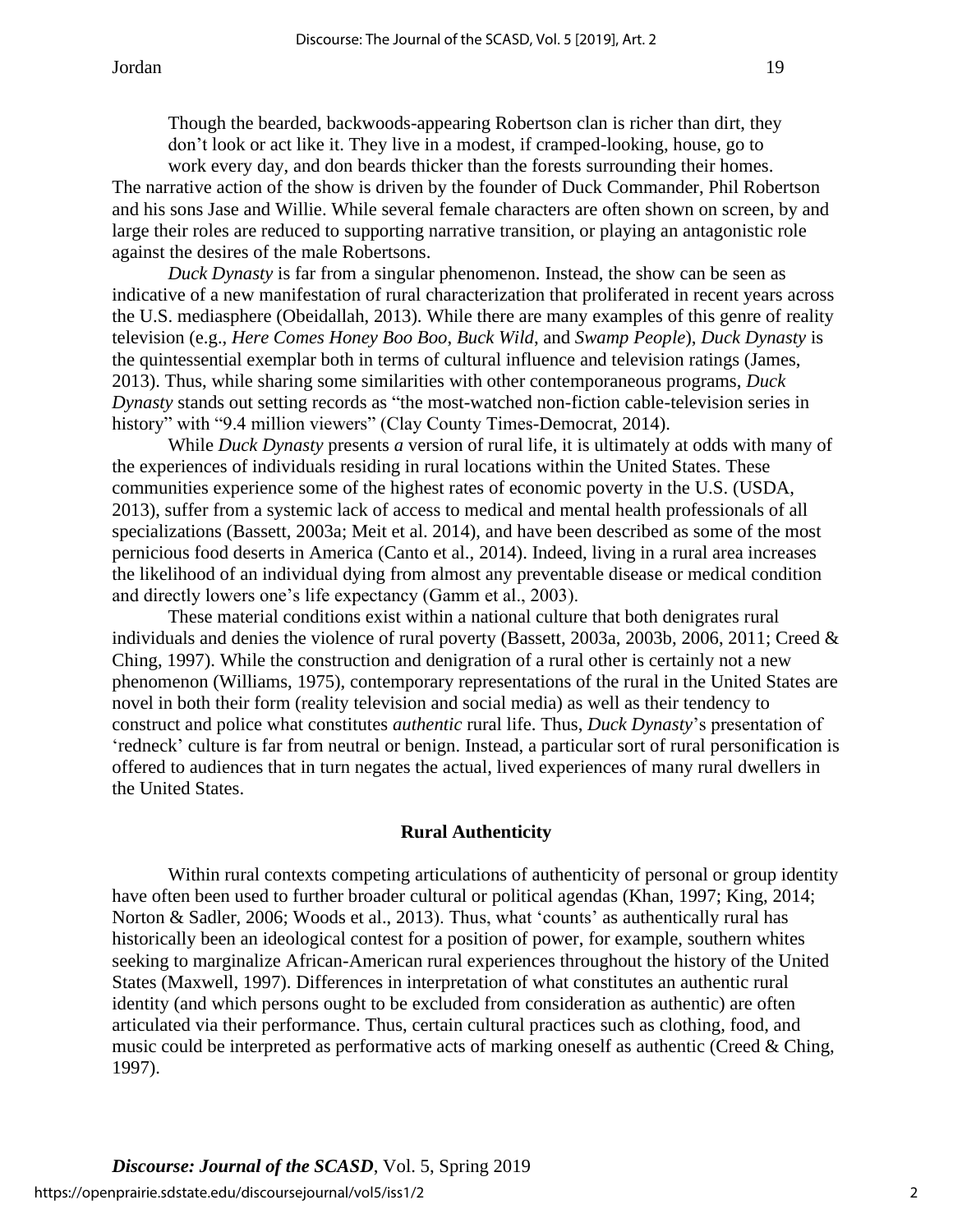Most rhetorical studies of authenticity (Dickinson, 2002; Senda-Cook, 2012; Shugart, 2008) have tended to focus on authenticity as experiential. That is, these scholars have keyed upon the elements that constitute an authentic interaction with a particular locale or cultural phenomenon. Insofar as these studies interact with authentic identity it is in relation to identities built around being an individual that has had authentic experiences or knows how to perform an activity in an authentic manner. These examples of rhetorical authenticity can be considered *tactical authenticity*. Tactical actions are constrained by external power structures, and focus on specific events and uses/subversions of broader schemas placed on a field of action (de Certeau, 1984/1988). Tactical rhetorics of authenticity are oriented toward specific, present exigencies with the assumed goal of allowing the rhetor to productively navigate within the demarcated cultural terrain their performed identity is placed within. Thus, both Dickinson's (2002) study of the role of authenticity in the ritual of ordering coffee and Senda-Cook's (2012) analysis of outdoor recreation point to rhetorical authenticity as a tactic, a set of potential actions and practices that might be taken for a rhetor to gain the cultural or social capital of having authentically experienced a phenomenon. In both cases authenticity is both sought and deployed by particular consumers and participants *within* a socially defined and limited context. These are rhetorical acts in which individuals seek an event engagement granting them access to authenticity. Simply, tactical authenticity refers to the rhetorical practices that individuals may engage in to *acquire* an identity or strengthen their cultural bona fides.

However, performances of cultural identity might also evidence *strategic* authenticity, a social strategy that "postulates a place that can be delimited as its own and serve as the base from which relations with an exteriority composed of targets or threats" might be rhetorically "managed" (de Certeau, 1984/1988, p. 36). Strategic rhetorics of authenticity imply bordering claims beyond the present exigency, policing the performative and rhetorical terrain available for other rhetors that might seek a stake in authenticating their own experiences and self. Thus, as opposed to tactical authenticity which draws attention to the particular experience and act, rhetorics of strategic authenticity seek to delink a singular position from specific times and places in order to render the strategic terrain the point from which other specific conditions and identities might be measured (de Certeau, 1984/1988; Nakayama & Krizek, 1995).

Admittedly, many rhetorical performances of authenticity evidence both strategic and tactical dimensions. While a rhetor might be ensuring their own perceived authenticity in response to a given exigency, such a performance could reify, refract, or reject the broader borders of that given identity category. By analyzing the manifestations of these tropes within *Duck Dynasty*, the aim of this article is to contribute more acutely to the nature of rhetorics of authenticity that both seek authentication within a particular cultural system while also molding, policing, and regulating the content and borders of the rhetorical terrain with which they engage.

## *Ruralism, Rusticity, and Rurality*

Previous disciplinary studies of rural individuals and communities have highlighted the contested and contestable nature of accepted limits of rural authenticity (King, 2014; Norton & Sadler, 2006; Woods et al., 2013), the conflation of southern ruralness with particular conceptualizations of economic class, time, and whiteness (Black & Harrison, 2015; Park, 2009; Stokes, 2005), as well as the mobilization of popular notions of rural and frontier history with Americanness in political and cultural discourse (Ewalt, 2011; West & Carey, 2006). One aim of this article is to add to these disciplinary studies of ruralness and rural authenticity the insights

## *Discourse: Journal of the SCASD*, Vol. 5, Spring 2019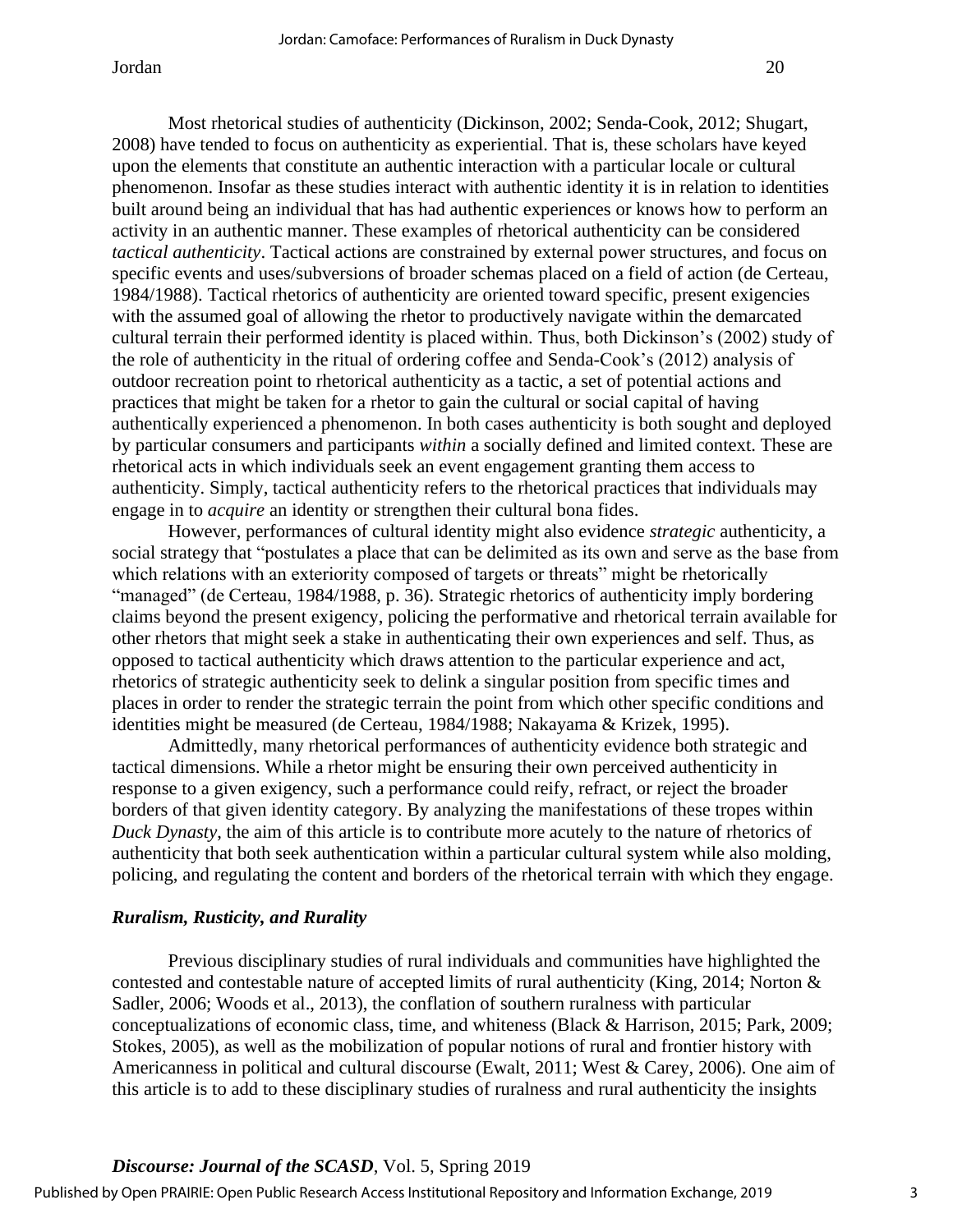Discrimination on the basis of factors stemming from living in a rural area. As is true of many other forms of discrimination, ruralism entails the projection of stereotyped attributes by a more powerful majority group onto a less powerful minority group (Bassett, 2003a, p. 279).

Ruralist representations are produced and reified through a mass media that mocks rural speech patterns and insinuates that rural individuals are the product of inbreeding, lack basic knowledge of social cues, and are generally slow witted (Bassett, 2003a). Of note, ruralism ought not be considered merely a form of discrimination against 'poor whites.' Rural populations in the contemporary United States represent a rich plurality of racial, ethnic, occupational, and religious diversity unified by "themes of isolation, poverty, and lack of access to goods and services" (Bassett, 2003b, p. 746). The cultural system of ruralism becomes further complicated by the ways it intersects with, defies, and subsumes states of *rurality*.

Rurality refers to the actual, specific material qualities of living in a *particular* rural location (Creed & Ching, 1997). Rurality is often conflated with *rusticity*, the privations and material poverty associated with generally undeveloped, natural locales (Creed & Ching, 1997). In this way, "Notions of rusticity and rurality mediate each other" therefore "tensions between authenticity/rurality and backwardness/rusticity diffract uniform constructions" (Khan, 1997, p. 64). Thus, a conflation of qualities often distinct from merely dwelling in a rural locale have become in many cases *definitive* of its authenticity. The implication of this conflation is that the sometimes-present conditions of rusticity become primary to the actual material forms of rurality that are multifarious and diverse. In this way the cultural logic of ruralism marks the multiplicity of ruralities in the United States as first and foremost manifestations of rusticity, regardless of the actual material conditions of any specific rural locale. However, since "the rural/urban distinction underlies many of the power relations that shape the experiences of people in nearly every culture" so that "many cultural activities operate to keep people in their places" (Creed & Ching, 1997, p. 2) this conflation is not always projected *onto* rural persons, in many cases it is *enacted* by such individuals.

## **Performances of Ruralism in Duck Dynasty**

The remainder this article offers a critical rhetorical reading of the first season of *Duck Dynasty* in an attempt to "seek to unmask or demystify the discourse of power" (McKerrow, 1989/1999, p. 441). The first season of the show lays out a general narrative script and set of tropes that the later seasons of the *Duck Dynasty* operate within with very little deviation (Guagenti, 2014).

My analysis is informed by an ideological critical commitment, seeking to interrogate the values and assumptions that are reified within the text by way of questioning who or what benefits from the text's representation of reality (Wander, 1983), and comparing its notions of reality to actual material conditions (Triece, 2011).

To this end, I focus on the ways in which the show's performances operate within while also defining, disciplining, and policing the boundaries of a supposedly singular, authentic identity of rural experience. These performances are of note because: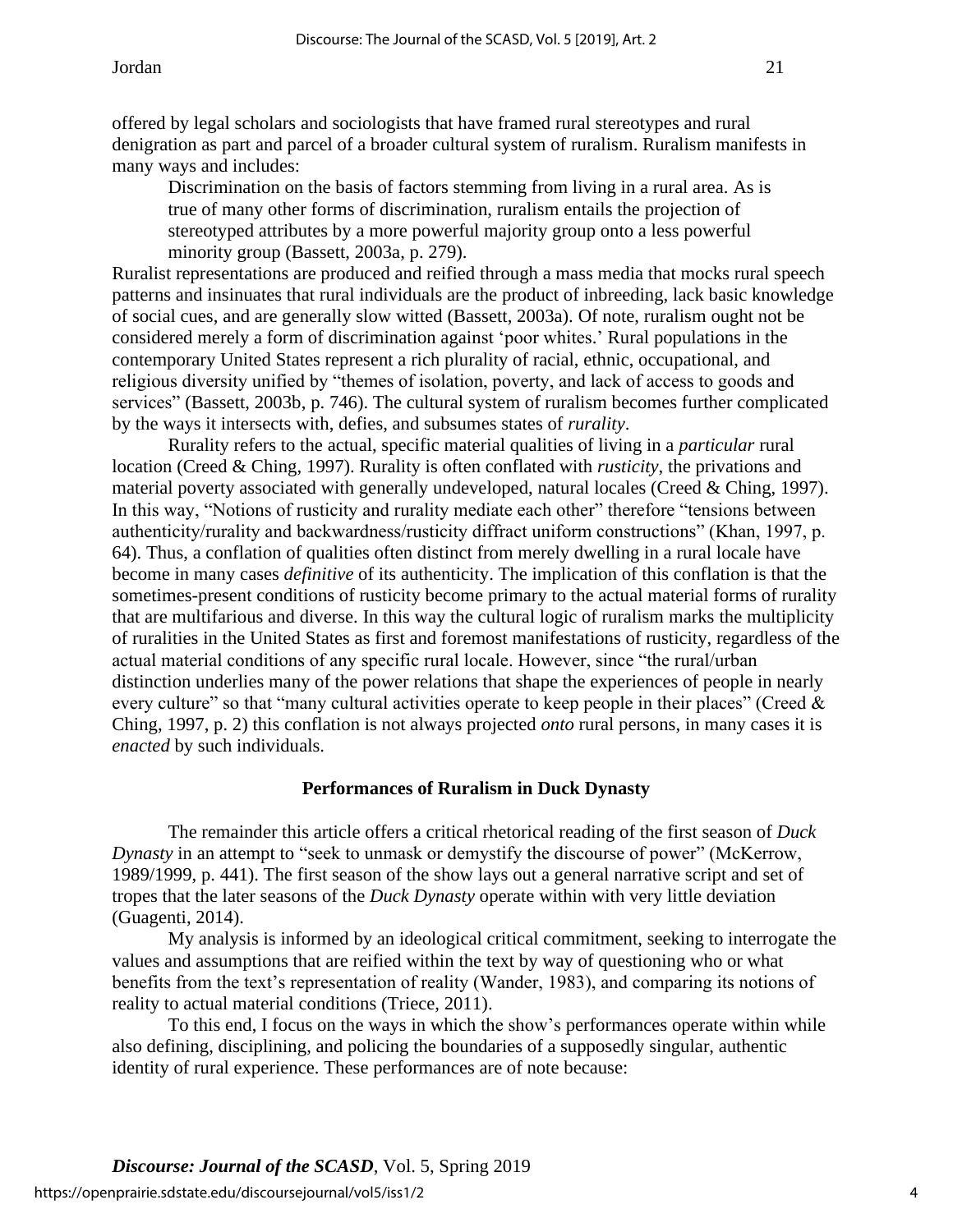My ideological reading is grounded in a focus on the aforementioned tropes of rusticity, rurality, and ruralism. By highlighting the uses and silencing of these themes throughout the text the rhetorical performing and shaping of rural authenticity can be mapped out for critique. My goal is to home in on instances in which one of these tropes is brought to the fore or muted by the rhetorical action of *Duck Dynasty*, as well as moments when rusticity, rurality, and ruralism seem to intersect with and subsume one another. It is in these moments that the content and boundaries of an authentic rural identity are both tactically performed while they are also strategically molded and policed.

This mode of analysis will be used to map out the uses of authenticity as it applies to rural persons within the text seeking to answer the question: within the rhetoric of *Duck Dynasty*, what constitutes being authentically rural, and what behaviors or qualities put access to that authenticity into question? To answer this question I first discuss the presentation of qualities that are presumed to be intrinsically part of all "rednecks." Next, I trace out the particular sort of masculinity that *Duck Dynasty* holds up as an exemplar of rural values. Finally, I complicate this supposedly authentic, rural identity via other performances of rurality within the narrative periphery of the show.

#### *"Redneck Logic"*

*Duck Dynasty* presents a view of rural populations in which rednecks are happy to live in a state of constant material privation. This general preference for conditions of rusticity, and rejecting the urbane and the modern out of hand is termed "redneck logic" by the show's protagonists. As Phil Robertson explains, "in the South" because of the desire to adorn one's life with the markings of rusticity "everything is usable," thus, "one man's junk is another man's treasure." Of note, the series goes far beyond communicating that rural persons are able to merely *get by* in conditions of rusticity and social exclusion, instead, such populations are presented as *enjoying*, and in many instances preferring to have things of material value denied from them. So, it makes sense that the show introduces every episode as being premised upon the tension between the material wealth the Robertson family has amassed, and the fact that "the family just wants to run wild." A particularly salient example of this tension is demonstrated in the espoused culinary preferences of the show's cast. Early in the series, it is explained that true rural dwellers have a general disdain for store bought meat. Instead, for a true, authentic rural dweller there is "nothing sweeter" than frog caught in the ponds of a private golf course.

In addition to being portrayed as enjoying rusticity, *Duck Dynasty* also presents a very particular skill set as a defining quality of rural authenticity. Primary among this skill set is the ability to creatively make do with whatever materials are freely available. As Jase Robertson explains "You give a redneck metal, lumber, tape, and a few wrenches, we can build anything." This theme of "redneck ingenuity" is repeated throughout the series, with the primary cast of characters expressing disdain for any effort to follow the supposed rules of safe construction and building. Additionally, the skill set of the hunter is presented as a marker of authentic ruralness. As Phil Robertson explains, "My idea of happiness is killing things." While these general themes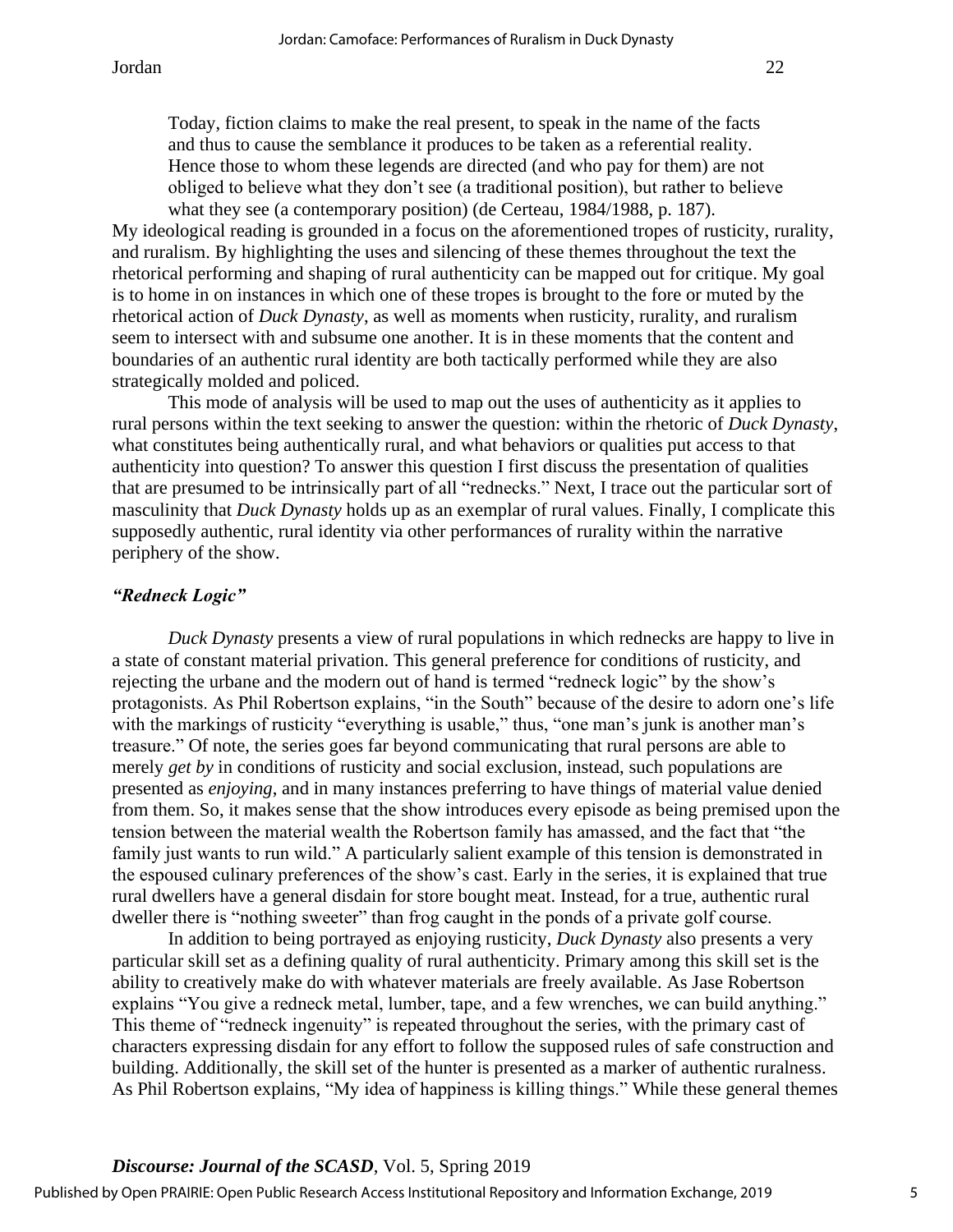might seem benign, the strategic role they play on the discursive borders of rural authenticity becomes evident when they are deployed upon characters within the show to exclude alternative performances of ruralness from the scope of authenticity.

The character of Willie Robertson becomes a frequent focus of efforts to demarcate what counts and what doesn't in the discourse of rural authenticity produced by the series. At length, Willie's family confides in the viewer that "Willie is in an identity crises," the nexus of which is the border between being a redneck and being a *real* redneck. Thus, when Willie displays fear toward a nest of snakes that are inadvertently discovered, other members of the Robertson family explain that such a reaction is indicative of "too many days in a subdivision." Additionally, Willie's frequent utilization of a cell phone (as CEO of the Duck Commander brand) is marked as indicative of a full loss of authenticity. Willie then, is framed as representing some small bit of the urbane that the rusticity espoused as indicative of authentic rurality must be guarded against.

Thus, the properly authentic rural persona is not only tactically performed through the actions of characters in *Duck Dynasty*, but very particular behaviors and intrinsic qualities are also strategically demarcated as impurities that pollute authentic rurality. Generally, the authentically rural person in *Duck Dynasty* enjoys and prefers conditions of rusticity, possesses a rugged, masculine individualist skill set that allows them to thrive in such conditions, and guards themselves against all possible intrusions of the urbane into their personal subjectivity.

## *"No Nerds"*

Phil Robertson explains his general mantra for appropriate displays of rural masculinity as simply: "No Nerds." Instead, as Jase Robertson explains "redneck law" mandates that you must "carry a shotgun everywhere" and "shoot it often," therefore "Bring home game or you're not a man." Thus, the performances of authenticity within the show can be read as privileging a form of masculinity that eschews education and prefers hyper-masculinity (performed through acts of violence) as a means to produce material results. Additionally, the form of masculinity ascribed to rural persons in *Duck Dynasty* indicates that "Real men don't call plumbers." This is a theme that permeates through almost every episode of the first season of the show. When problems arise, it is not merely that the Robertson's *want* to fix things themselves (which in many cases they might) but instead, that authenticity is lost when conditions of hardship are remedied via access to economic means. This is repeatedly displayed by the Robertson's destructive and ultimately abortive attempts to build conveyor belts, construct a wine press, remodel the Duck Commander headquarters, and remove dilapidated duck blinds. Throughout the show, problems are dealt with through a form of masculine, rugged ingenuity that eschews professional assistance en lieu of (literal) explosions, larger hammers, and attempted feats of strength. These choices are not presented as a matter of pride but are rhetorically couched throughout the show as the behavior needed to prove the redneck bona fides of the protagonists. The authentically rural man presented on these terms is quick to aggression, refuses formal education, and does not utilize basic services when in need.

However, this particular form of masculinity is also constantly under attack in the world of *Duck Dynasty*. The men of the show variously compare their female counterparts to Labrador retrievers, ducks, or honey-bees. In this wilderness of femininity, the patriarchs of the Robertson family closely guard their children and grandchildren against impure, in-authentic performances of gender. Thus, Phil Robertson sternly warns his grandson "Don't marry some yuppie girl," instead authentic, rural men should seek out a "meek, gentle, kind-spirited country girl." The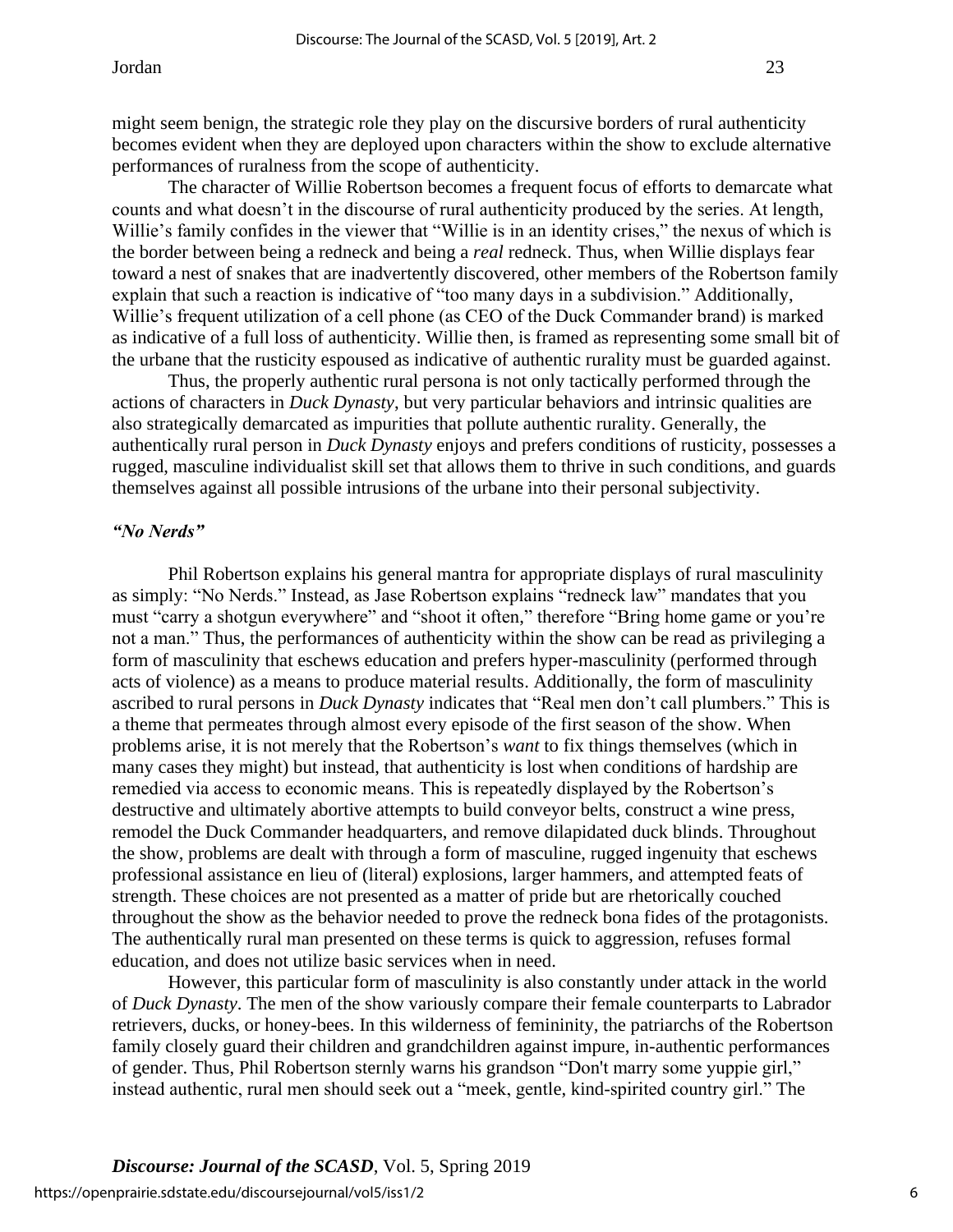only litmus test to determine such gendered qualifications is one question: "Can she cook?" But it is not merely feminine identities that pose a potential threat to authentic gender roles. Willie is shown expressing great concern about the authenticity of a young man his daughter has begun dating. However, these concerns are shown to be all for not when the young man successfully kills a wild animal with a gun, demonstrating he is in fact a real redneck man.

Similarly, the strategic demarcating of proper performances of gender becomes a specific point at which that the rural/urban divide is solidified. While there are many other ways that such 'traditional' forms of masculinity might be performed, *Duck Dynasty* conflates authentic, rural masculinity with acts that might be necessitated by material conditions of rusticity. The threats to this identity are conflated with the encroachment of the aesthetic of economic affluence associated with the urbane. Thus, the presence or absence of the aesthetic of affluence serves as one litmus test for rural authenticity applied both to members of the Robertson family and other rural individuals within the show.

This twin criterion of ruralness is clearly demarcated through the show's presentation of Uncle Si. In many respects, Si is presented as inhabiting a more authentic space of rurality than other characters within the show. His manner of speaking is more slow and drawled than Phil Robertson's family. His preferences of food and drink are often denigrated by other characters in *Duck Dynasty* as being uncouth in their superfluous ruralness. Interesting then, are the ways that Uncle Si performs his rural identity. When Phil and Si are tasked with caring for their granddaughters for an afternoon, Phil explains, "real men don't fool around" with makeup and jewelry. However, Si to the contrary happily placates the granddaughters by allowing them to give him a makeover, inclusive of make-up and hair styling. Additionally, when an apron needs mending and none of the other characters possess the skill to work a sewing machine, Si happily takes to the task. The explanation for why such a clearly authentic exemplar of ruralness might possess skills contrary to "redneck logic" is a simple one. Si explains in both instances that the isolation and rusticity of his upbringing required him to learn many skills and made him willing to perform many different roles. Of note however is the manner in which the other members of the Robertson family make sense of Si's variations from the narrow path of redneck logic. While no character ever *explicitly* questions Si's rurality, his deviances are marked as strange, humorous, or absurd. While these skills and behaviors represent a needed skill set in Si's rural living, they are not permitted to either 'count' as authentic forms of rural expression nor are they granted a rhetorical linkage to rural identity. Thus, although Si is granted some standing as a redneck due to both his familial bonds and lived experiences, the very performative elements this context has produced must be policed to the periphery and coded as mere eccentricities in order to sharpen the content of what constitutes authentic rurality. Thus, while an affinity for rusticity is *part* of the content of authentic ruralness promulgated by the series, an unquestionably authentic rural person must also evidence a seamless performance of gender based in hegemonic masculinity.

## *"You can keep it, just don't live in it"*

Willie Robertson first explains to the audience that material wealth "never changed who we are," while attending a black-tie gala. The show seems to be littered with moments of internal tension where the material wealth the Robertsons have access to is pushed to the forefront for the viewer. When the Robertsons want to practice for a family football game, they are given access to a university training facility. When seeking to settle a sibling feud, Jase and Willie decide to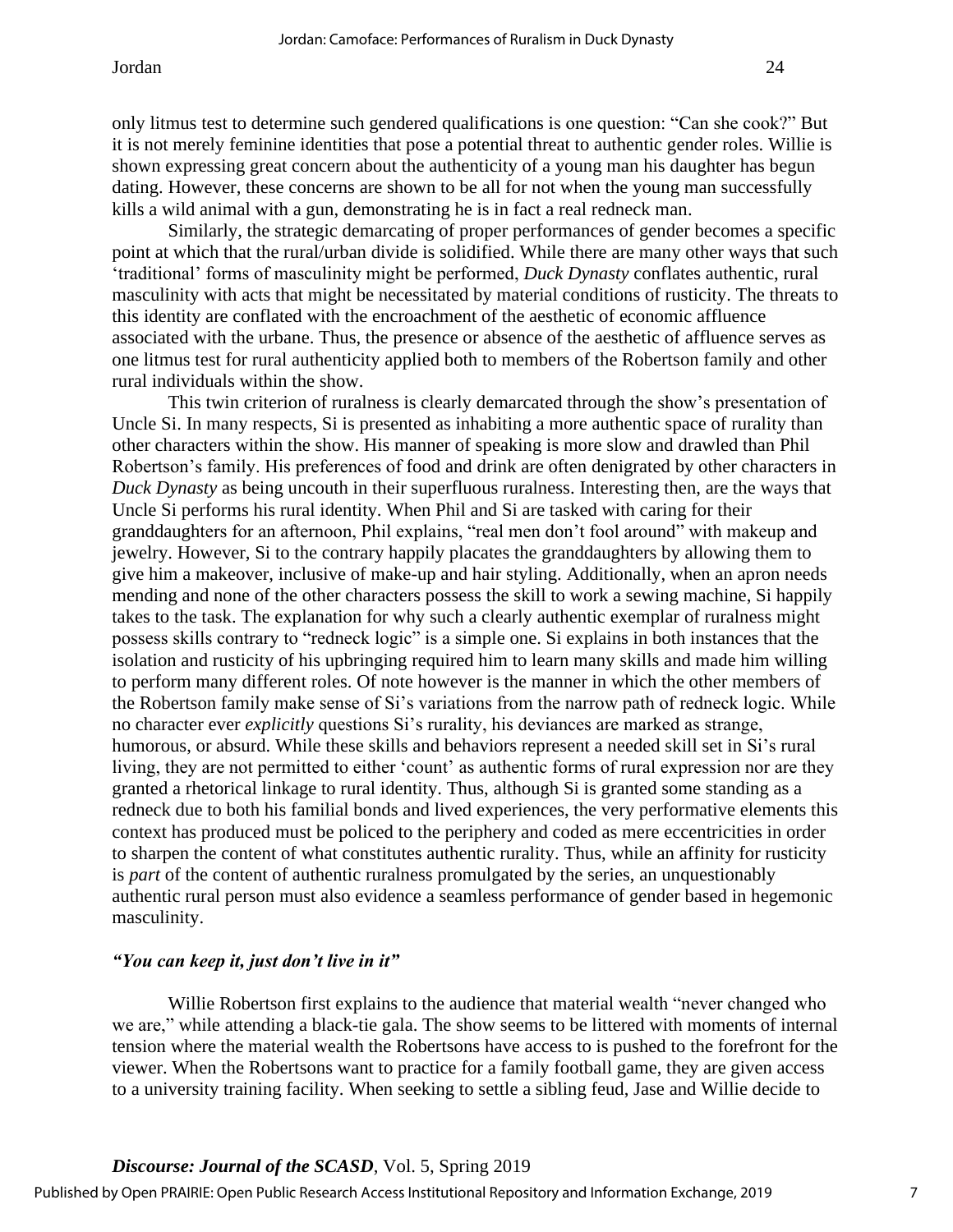trust "nerds," he also admits to the viewer that six of his seven siblings (inclusive of himself) earned a college degree. Thus, while the Robertsons may claim that "Hard work and family go hand in hand," while uttering this aphorism, employees of the Robertsons' company are shown actually carrying out the "hard work" described.

In addition to the tensions displayed against material reality in the previously discussed examples, *Duck Dynasty* also displays examples of moments in which the tactical performance of an authentic rural identity is *only* intelligible as *mere* performance. That is, the particular practices invoked do not match the given situation, nor do they fit with other material aspects of the scene. In these instances, certain behaviors and aesthetic choices can be seen as *only* serving the tactical function of marking a person or context symbolically as authentically rural. One of the prime examples of this is the omnipresent nature of camouflage hunting attire, which seems to extend into the most quizzical social situations. For example, when Willie is awoken in order to bail his family out at their country club, he is shown sleeping in camouflage pajamas. While Willie Robertson may indeed have been hiding from wildlife in his bedroom, this seems highly unlikely. Scenes such as this (which appear throughout the show) bring aesthetic elements of the show's rhetoric of rural authenticity to the fore that have no contextual exigency. In this manner, the material context of rurality is strategically backgrounded as a lesser consideration for determining authenticity against the aesthetic of ruralism performed through camouflage.

Beyond these moments of actions and practices out of scene context, the tactically performative nature of the authenticity espoused by the Robertsons is evidenced by the aesthetics of the particular scene that ties every episode together. At the end of every episode of *Duck Dynasty*, the entire Robertson Family is shown praying together before enjoying a family meal. Of note is the juxtaposition of an abundance of food and drink displayed on the common table, against the paper plates and mason jars with which the family chooses to dine. In these moments of episodic closure, the material abundance of the Robertsons' lifestyle is strategically performed with the adornments of an aesthetic that ruralism ascribes to all ruralities.

Finally, the performance of authentic rural identity displayed in *Duck Dynasty* often strategically denigrates the actual materiality of rural life. The aesthetic of the "redneck" is compared to looking like a homeless person and "rednecks" are laughed at for buying the "junk" the Robertsons sell at a yard sale. Additionally, proper behavior is repeatedly defined as antirural. Thus, characters are scolded to "Behave, don't act like a country bumpkin" and characters in violation of social expectations are chastised as "redneck idiots." Finally, while extolling the virtues of ruralness, Jase and Willie pause to mock the slow, drawled southern accent of their neighbor "mountain man." Some actual ruralities it seems are not virtuous within the discourse of the series. Instead, the strategically authentic *ideal* of the rural takes precedence, not only as a stand in for rurality, but against it.

#### **Duck Dynasty as Camoface**

Ceccarelli (1998) explained that texts as well as their responses are polysemic, inviting differing and sometimes divergent meanings. Indeed, the performances of rural authenticity within Duck Dynasty seem to capitalize on and by proxy reify divergent implications for spatially differentiated audiences.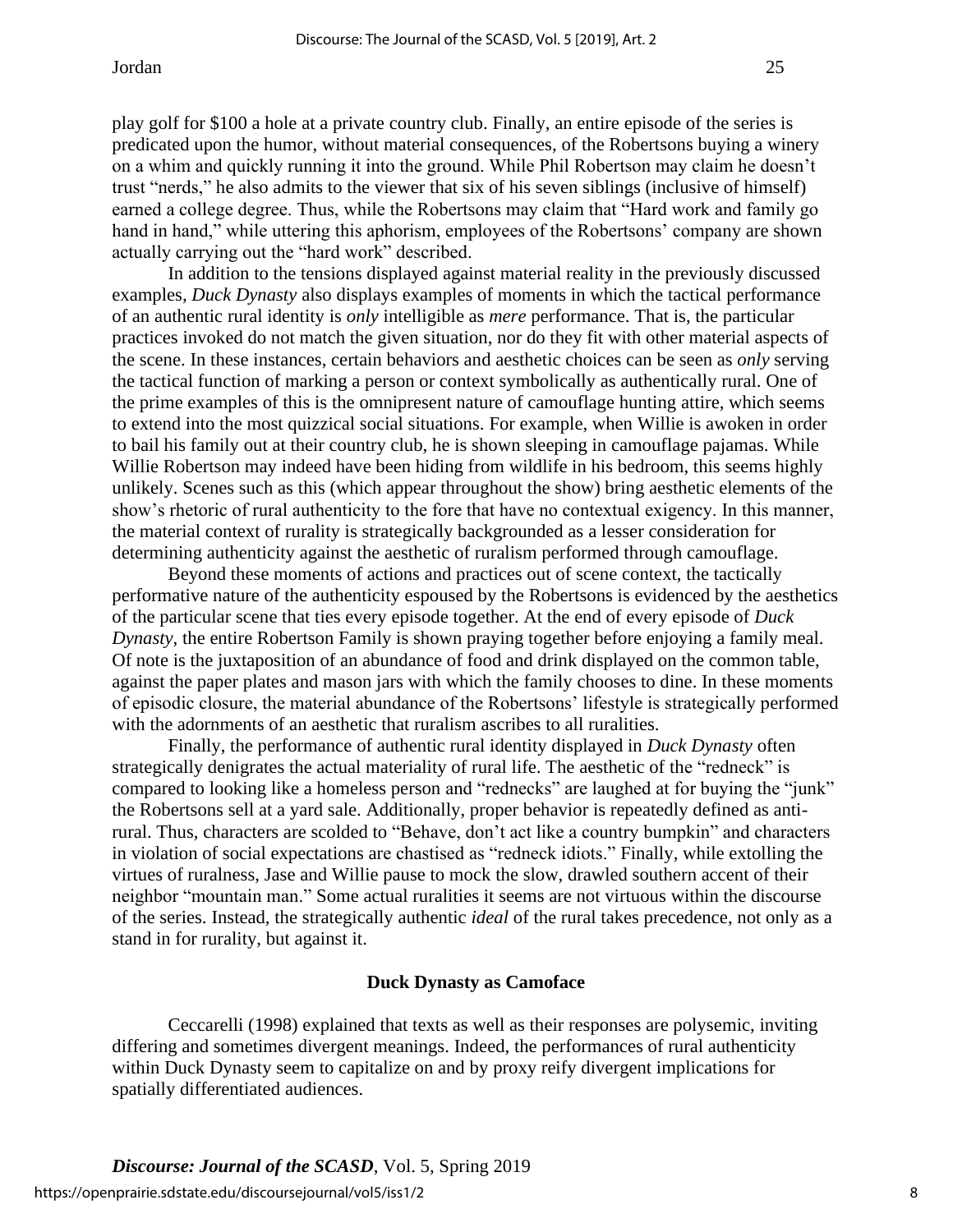Through the representations of rural life within the show, a metronormative audience may be allowed to confirm widely held, ruralist stereotypes about rural poverty and ignorance. While the Robertson family is repeatedly portrayed as having *access* to urbane wealth, their tactical negotiation of the boundaries of rural authenticity center on the repeated denigration of the urbane as an aesthetic. The implication of this performance is the strategic positioning of the abstract, true rural dweller as not desiring urbane material conditions or economic affluence. Likewise, this representational regime communicates to the non-rural person that rural material privation surely can't be all that bad, after all rednecks love to live 'that way.' Indeed, much of the comedic framing of the show is predicated upon the absurdity of the Robertsons not as outliers of rural habits and tastes but instead as comedic rhetors because of their perceived rural backwardness in a variety of urbane contexts.

Conversely, the rural viewer of *Ducky Dynasty* is caught up in a representational double bind: to have standing as a *real* redneck individuals must *only* prefer at least the aesthetic of rusticity *regardless* of what other options might be available to them; however, the social and material conditions attached to rusticity in a larger cultural context influenced by ruralism foreclose the educational, employment, and healthcare options such individuals find readily accessible in their communities (Bassett, 2003a). Thus, a rural audience is strategically invited to either identify with the representations of rurality presented through the show and potentially accept deleterious living conditions or resist such stereotypes and surrender their own rural authenticity.

My concern with the particular performances of ruralness within *Duck Dynasty* is not that they imply a form of rurality that is completely without a material referent. Instead, *Duck Dynasty* takes a small set of practices and beliefs that are common within *some* ruralities, and amplify their expression to the dearth of all other potential signifiers of ruralness while at the same time cementing these particular traits as the *singular* qualifiers of authentic ruralness. Indeed, many rural individuals experience the harsh realities of rusticity. However, these are the *consequences* of living in some rural locales, not the defining characteristic of rurality at large nor a *choice* of taste on the part of rural individuals.

The tactical performances of the Robertsons bring the *aesthetic* of rusticity to the fore, while also strategically distancing from the material *effects* of such conditions. The Robertsons' framing of rusticity as tied to authenticity, while the immanent experiences of such rusticity are avoided demonstrates the pernicious nature of the strategic implications of *Duck Dynasty*'s performances of rural authenticity. The sum production is a valorization of rusticity and hypermasculinity that negates many potential ruralities in favor of the truth and value claims of a cultural regime in which "Our society distances rural poverty. We don't want to see it, we don't want to talk about it" to the degree that "the distancing of rural poverty is literal as well as figurative" (Bassett, 2006, p. 4).

## *Camoface*

The strategic implications of *Ducky Dynasty* represent a performance of ruralness that reifies the problematic culture of ruralism. Specifically, through the performance of certain sorts of identity alongside the policing out of others, the show demarcates and truncates the grounds of rural authenticity and in so doing reifies a hegemonic ideological notion of rurality. While these issues might be seen as simply constituting bad television, the implication is far more wider reaching since "society has become a recited society" which is "defined by stories" as well as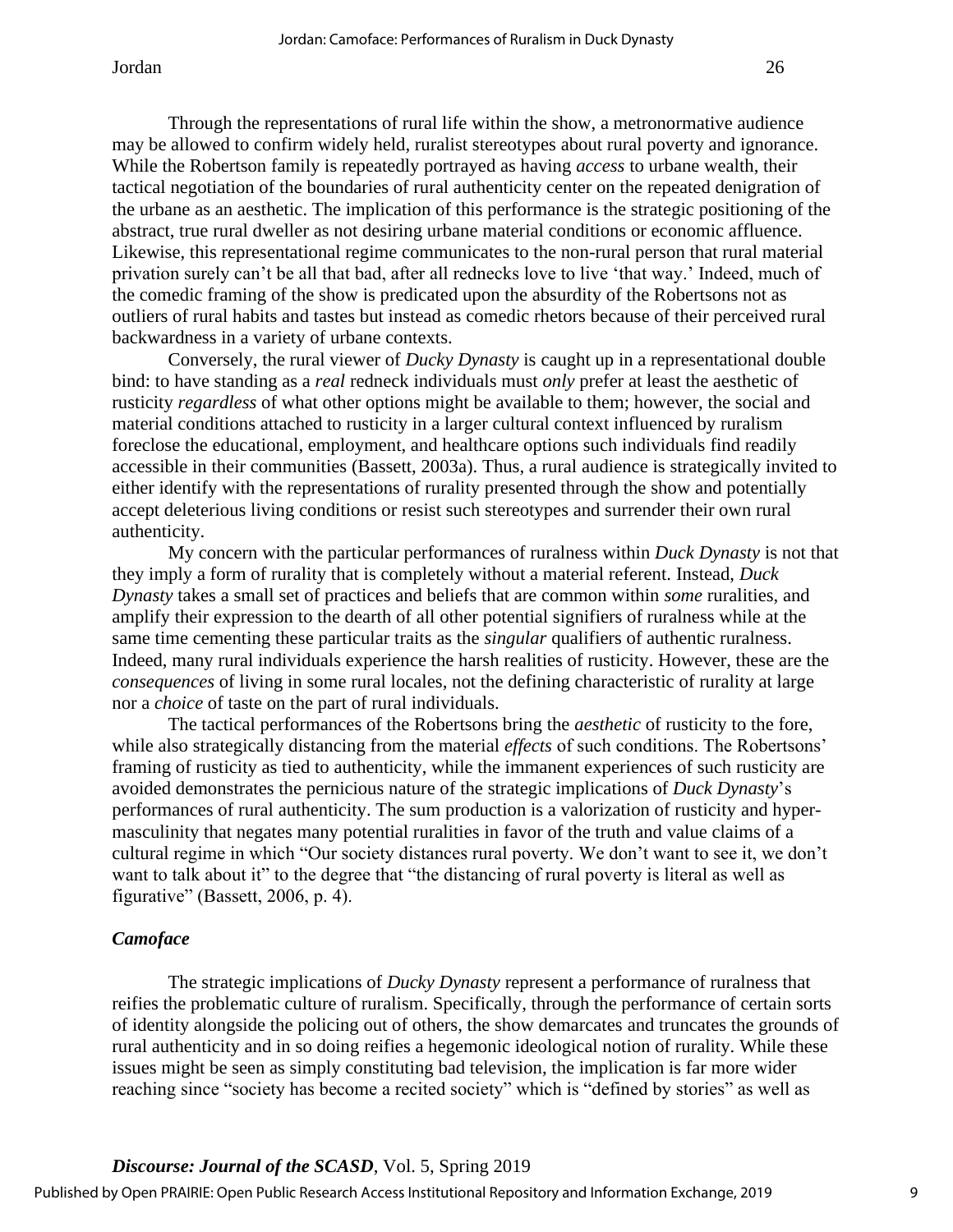"citations of stories, and by the interminable recitation of stories" (de Certeau, 1984/1988, p. 186). Thus, ownership and control of salient, homogenized identities has become key political terrain.

In this way the control of what constitutes authentic ruralness represents a strategic, hegemonic move that limits the political agency of *actual* rural dwellers. This is because "hegemony has also epistemological significance" so that "in so far as it creates a new ideological terrain" such iterations become "a fact of knowledge" (Gramsci, 1971/1989, p. 365). But far from merely changing public opinion, the mediated discursive formation represented in *Duck Dynasty* may have subsumed its supposed referent, so that "in fact they fabricate the terrain, simulate it, use it as a mask, accredit themselves by it, and thus create the scene of their law" (de Certeau, 1984/1988, p. 186). Indeed, the ascendancy of the show corresponded with cultural practices such as churches asking their congregants to participate in "Duck Dynasty Sundays" (WTAE, 2013) involving the wearing of camouflage clothing and focusing on "traditional" rural food and music, and the wearing of hunting garb to mark oneself as "country" (O'Connor, 2013). Previous scholarship (Powell, 1982; Stroman, 1991; Ward & Harrison, 2005) has evidenced that non-majoritarian audiences may internalize prejudicial stereotypes pertaining to their own identity based subject positions presented through mass media. While this is one likely explanation for the manifestation of social phenomena that are referential to *Duck Dynasty*, I believe this is only part of the full story. Beyond merely hailing rural viewers to adopt certain manners of dress, the strategic authenticity of the Robertsons is part of a broader cultural discourse that skews the grid of intelligibility of what constitutes a 'real' rural dweller toward the values and truth claims of ruralism.

I refer to the strategic, hegemonic performance of ruralism against ruralities as *camoface*. The phrasing of the term camoface is purposeful. Much like performances of other identities that have been termed 'black face,' 'red face,' 'yellow face,' and other similar descriptors, camoface is a performance of rural identity that centers derogatory stereotypes as definitive of intelligible otherness for the entertainment of a hegemonic audience. Similarly, like these other derogatory performances camoface seeks to accomplish this edification through at least three strategic moves. First, the hegemonic audience is invited to find humor in the supposed eccentricities of the exaggerated, stereotypical, clownish behavior of the other. Second, the performance of difference also serves to reify for a hegemonic audience their assumptions of what the other is 'really' like. Finally, as with similar examples of such 'faced' performances, the performer does not risk the consequences of experiencing the identity their performance denigrates on camera.

Camoface, as a particular form of strategically authentic performance has several distinct characteristics. First, camoface is a performance that is detached from any material referent to the lived implications of rurality. That is, performances of camoface rely on promulgating rural authenticity aesthetically while detaching such performances from material consequences of experiencing such aesthetics. Additionally, camoface is a strategic performance in so far as it positions a singular, authentic form of rural identity as the only 'true' form of rurality. Finally, camoface is performed by individuals that do not experience a limiting of political or socioeconomic agency due to rural dwelling, yet it is performed *as indicative* of the materially true, authentic representation of the intrinsic behavioral qualities and aesthetic preferences of actual rural persons.

## *Strategic Authenticity*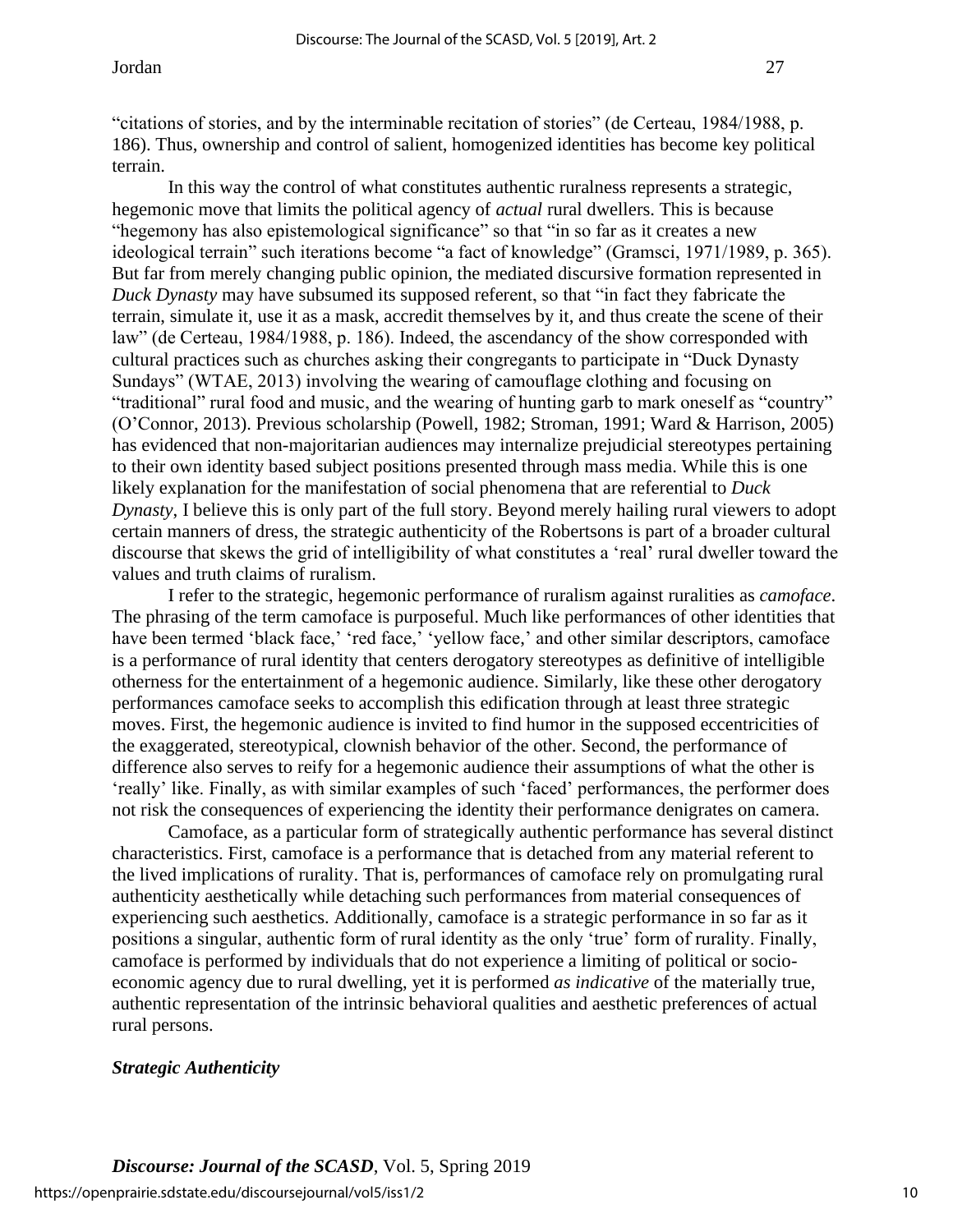The status of camoface as a materially delinked performance of authenticity seeps through in multiple points of the narrative arc of *Duck Dynasty*. It is worth nothing, I do not mean to claim that a singular form of authentic ruralness exists. Instead, the strategic form of authenticity presented in *Duck Dynasty* evidences a *complete* unmooring from material rurality as a determining factor of what constitutes authentic identity. Thus, the show presents a supposedly definitive form of rurality consistent with the pejorative assumptions of ruralism that becomes the singular, authentic rurality that all others must be judged against, potentially mitigating the political and social actions available to actual rural individuals.

The implications of this seeming contradiction are important. While it might seem easy to dismiss the irony of the Robertsons displaying their wealth while also berating one another about being real rednecks, this tension displays the larger manner in which camoface functions. By tying the criterion of authenticity to aesthetic choices and love of rusticity, the cultural logic of ruralism is furthered. Within the rhetoric of camoface, it doesn't matter that the Robertsons have access to material wealth because they tactically perform a preference for the aesthetic of the rustic.

In this way, camoface allows the grounds for hegemonic actors to both define the content of a social location that is being deployed for personal gain, while also leaving open the possibility of denigrating others that are forced into that identity category. Rural individuals are therefore both limited in what the boundaries of their identity might be (if they chose to have access to authenticity) while they are also subtly denounced for existing in that very social location. Conversely, the individuals performing camoface are able to both retain access to an authentic rural identity in spite of their wealth, while also having the latitude to reinforce a cultural hierarchy that privileges them.

While the performance of camoface is certainly concerning, the broader implication of camoface's proliferation lies in the ways that it becomes cited and re-performed in broader society. Mass media can take a pedagogic role, instructing consumers in both proper social behavior and identity formation (de Certeau, 1984/1988). Read as pedagogic, performances of camoface not only deny a multiplicity of rural identities, but also serve to discipline rural populations toward the performance of a particular, hegemonic discourse of rurality that is defined by cultural ruralism. Therefore, the performance of camoface becomes the referent that material reality is juxtaposed against. The ultimate implication of this relation between the strategic authenticity of camoface and the lived ruralities of multifarious individuals residing in a plethora of rural communities in the United States is that the measure of what 'real' rural life entails may become the latter measured and defined by the former.

Thus, the critique of camoface is not grounded in the assumption that *a* true expression of rurality exists, or that *a* preferable representation of rural identity is muted by the proliferation of camoface. Indeed, such a stance would be antithetical to the broader critical politics of the rural this article seeks to advance in both its essentializing character and assumed position of epistemic privilege. Instead, camoface is problematic in its suppression of a plethora of potential, lived ruralities. While some of these experiences and embodied performances might indeed reflect *some* of the elements of identity that are advanced by ruralism, the rhetorical character of camoface deploys an ontological violence both in its granting of authenticity to only those expressions of rurality that conform to ruralist assumptions of culture and identity and its simplification of an essentialized rural life. Simply, while some rural persons may indeed prefer "redneck logic" and express a disdain for the urbane, many other individuals residing in the rural United States have material political interests to the contrary of the values of "redneck logic." It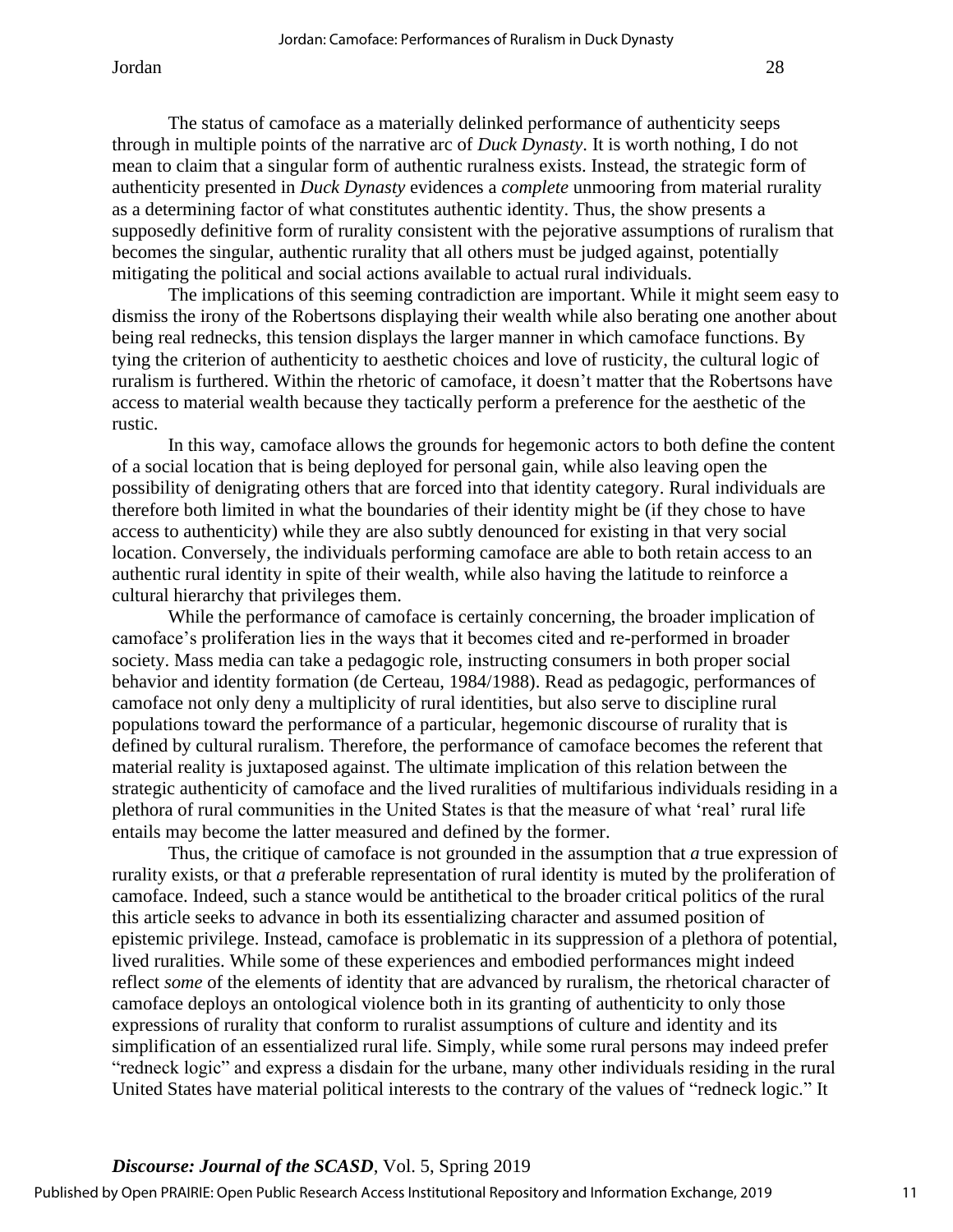is these ruralities that are not intelligible as authentically rural within camoface. Thus, the critique of camoface is not intended to deny rural persons the ability to be rednecks, but instead to question why a ruralist culture prefers that all of us that experience rurality *must* be rednecks. **Conclusions**

Perhaps the strategic nature of camoface is best explained by the words of *Duck Dynasty*'s characters. When chastising his father for continuing to live in his longtime home, despite the family's accrued wealth, Willie explains: "you can keep it, just don't live in it." This off-handed comment speaks to the broader strategic implications of camoface: possessing hegemonic, strategic control of authenticity as it pertains to a particular identity while at the same time retaining a power position that is antithetical to the material needs of the individuals defined by the identity the discourse disciplines

Hegemonic control over what constitutes authenticity may come to bear on rural individuals by contributing to the shaping of discourses pertaining to the practice of daily life in rural communities. These micro-practices of camoface on the part of actual rural dwellers may begin to re-shape their lived identity as well. This is because the narration or speech that one can place themselves within constitutes identity through "practice" (de Certeau, 1984/1988, pp. 77- 80) so that "Social life multiplies the gestures and modes of behavior (im)printed by narrative models; it ceasely reproduces and accumulates 'copies' of stories" (de Certeau, 1984/1988, p. 186). Thus, rural dwellers living within a mediasphere dominated by performances of camoface must either ascribe to the performed qualities of authenticity, or be interpolated as inauthentic and urbane.

In this way efforts to resist ruralism both socially and academically are confounded by the proliferation of camoface. The policing of the boundaries of authenticity by camoface offers a difficult double bind for both rural persons and scholars interested in researching ruralism and rural populations. Namely, when camoface is understood to constitute authentic ruralness, rural persons may either accept the narrow political and ideological characterizations of ruralism, or, they risk falling outside of the terrain of authenticity and their motives and desires could fail to link up to normative cultural understandings of rurality.

However, seeking ways to re-articulate rurality provides a potential tactic for resistance (Creed & Ching, 1997). In order to trace out some beginning notions of how these tactics might manifest I turn to what Bassett (2003a) terms the "three R's" of combating ruralism: "recognition, role models" and "remediation" (p. 340). This article is an effort to further the process of recognition of the culture of ruralism. While many of the scholars referenced throughout this article have previously elucidated the existence of a culture of ruralism in the United States, the highlighting of camoface sharpens this critique by concretizing the ways in which ruralism is reified not only by non-rural cultural forces, but also by rhetors that purport to represent real rednecks. Additionally, a sustained critique of camoface requires the production of role models. By this I mean at least two things. Firstly, scholars who have experienced rurality as a significant determining factor on their own lives ought to assert their ruralness both as educators and researchers in order to actively increase the visibility of rural identities that run contrary to camoface. Additionally, critical rhetoricians (especially those interested in social movements) ought to find ways to act and research with rural individuals. The mapping of camoface as a strategic rhetoric with detrimental influence is merely the first act of rhetorical criticism. The appropriate rejoinder to this mapping is an engagement in tactical rhetorical invention against performances of camoface. Finally, while the scope of this article is not to offer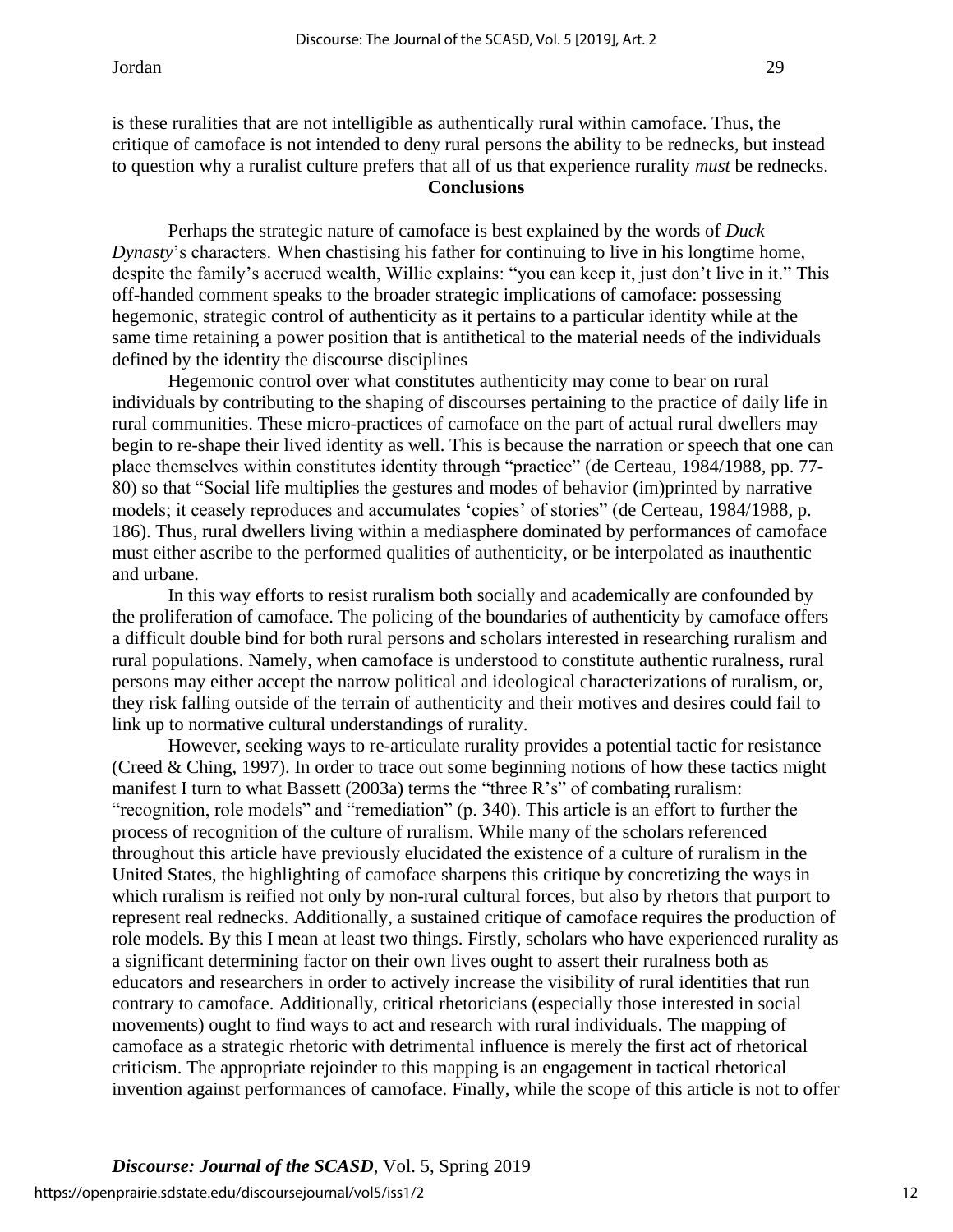political strategies for structural remediation of ruralism, I believe that the critique of camoface provides a meaningful distinction between rural advocates that merely "keep it" against those who have no other options but to "live in it." This will require rural persons to assert their own ruralities contrary to camoface, and necessitate researchers taking up questions of rural cultural and exclusion in meaningful ways.

## **References**

- Bassett, D. L. (2003). Ruralism. *Iowa Law Review*, *88*, 275-342. doi:10.2139/ssrn.443120
- Bassett, D. L. (2003). The politics of the rural vote. *Arizona State Law Journal, 35*, 743-791. Retrieved from https://ssrn.com/abstract=1030390
- Bassett, D. L. (2006). Distancing rural poverty. *The Georgetown Journal on Poverty Law & Policy*, *13*, 3-32. Retrieved from https://ssrn.com/abstract=832090
- Bassett, D. L. (2011). Ruralism and patent litigation in the Eastern district of Texas. *Southern Methodist University Science and Technology Law Review*, *14*, 293-297. Retrieved from https://scholar.smu.edu/scitech/vol14/iss2/7
- Black, J. E., & Harrison, V. R. (2015). Southern paternal generationalism and the rhetoric of the Drive-By Truckers. *Western Journal of Communication*, *79*, 283-306. doi:10.1080/10570314.2015.1035398
- Canto, A., Brown, L.E., & Deller, S.C. (2014). Rural poverty, food access, and public health outcomes. *Choices*, *29*, 1-5. Retrieved from https://www.jstor.org/stable/choices.29.2.04
- Ceccarelli, L. (1998). Polysemy: Multiple meanings in rhetorical criticism. *Quarterly Journal of Speech*, *84*, 395-415. doi:10.1080/00335639809384229
- Clay County Times-Democrat. (2014, Jan 16). Glen Sain GMC Welcomes Duck Dynasty Star to Rector. *Clay County Times-Democrat* Retrieved from http://www.cctimesdemocrat.com/ story/2041970.html
- Creed, G. W., & Ching, B. (1997). Recognizing rusticity: Identity and the power of place. In B. Ching & G.W. Creed (Eds.), *Knowing your place: Rural identity and cultural hierarchy* (pp. 1-38). New York, NY: Routledge.
- de Certeau, M. (1984/1988). *The Practice of Everyday Life*. Berkeley, CA: University of California.
- Dickinson, G. (2002). Joe's rhetoric: Finding authenticity at Starbucks. *Rhetoric Society Quarterly*, *32*, 5-27. doi:10.1080/02773940209391238
- Ewalt, J. (2011). A colonialist celebration of national <heritage>: Verbal, visual, and landscape ideographs at Homestead National Monument of America. *Western Journal of Communication*, *75*, 367-385. doi:10.1080/10570314.2011.586970
- Falzone, D. (2013, Jan 30). Why are shows like 'Duck Dynasty,' 'American Pickers' so successful? *Fox News.* Retrieved from http://www.foxnews.com/entertainment/2013/ 05/03/why-are-shows-like-duck-dynasty-american-pickers-so-successful/
- FoxNews.com. (2013, Nov 17). 'Duck Dynasty' backed candidate wins Louisiana congressional election. *Fox News.* Retrieved from http://www.foxnews.com/politics/2013/11/17/ louisiana-voters-pick-between-two-republicans-to-fill-open-congressional-seat/
- France, L. R. (2014, Mar 26). 'Duck Dynasty' star stands by beliefs as season ends. *CNN.com*. Retrieved from http://www.cnn.com/2014/03/26/showbiz/tv/duck-dynasty-willierobertson-new-day/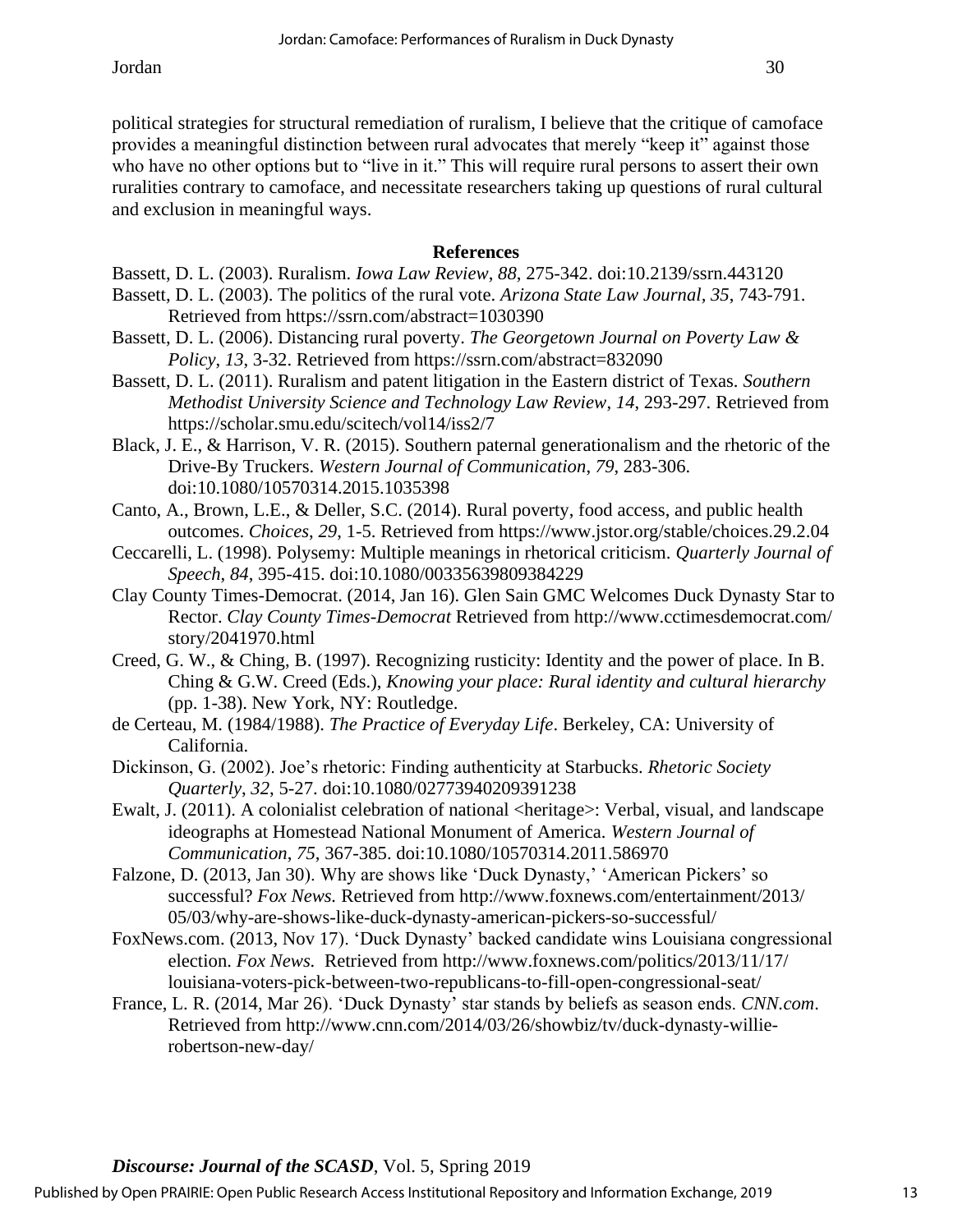- Gamm, L. D., Hutchison, L. L., Dabney, B. J., & Dorsey, A. M. (2003). *Rural healthy people 2010: A companion document to healthy people 2010: Volume 1*. Retrieved from http://sph.tamhsc.edu/srhrc/docs/rhp-2010-volume1.pdf
- Gramsci, A. (1971/1989). Problems of philosophy and history. In Q. Hoare & G.N. Smith (Eds. & Trans.), *Selections from the prison notebooks of Antonio Gramsci* (pp. 343-377). New York, NY: International.
- Guagenti, T. (2014, July 1). Has the "Duck Dynasty" phenomenon run its course? *Hampton Roads.* Retrieved from http://hamptonroads.com/blog/721252/2014/07/has-duck-dynastyphenomenon-run-its-course
- Hall, S. (1986). The problem of ideology: Marxism without guarantees. *Journal of Communication Inquiry, 10*, 28-44. doi:10.1177/019685998601000203
- Hall, S. (1996). Introduction: Who needs identity? In S. Hall & P. du Gay (Eds.) *Questions of cultural identity* (pp. 1-17). Thousand Oaks, CA: Sage.
- James, K. (2013, Aug 15). Redneck TV: 'Honey Boo Boo,' 'Duck Dynasty' and cable's bluecollar boom. *Hollywood Reporter* Retrieved from http://www.hollywoodreporter.com/gallery/redneck-tv-honey-boo-boo-408551
- Jensen, L., McLaughlin, D. K., & Slack, T. (2003). Rural poverty: The persisting challenge. In D. L. Brown & L. E. Swanson (Eds.), *Challenges for rural America in the twenty-first century* (pp. 118-131). University Park, PA: Penn State.
- Khan, A. (1997). Rurality and "racial" landscapes in Trinidad. In B. Ching & G. W. Creed (Eds.), *Knowing your place: Rural identity and cultural hierarchy* (pp. 39-70). New York, NY: Routledge.
- King, S. A. (2014). "Between Jennings and Jones": Jamey Johnson, hard-core country music, and outlaw as authenticating strategy. *Popular Music and Society*, *37*, 1-21. doi:10.1080/03007766.2012.730681
- Maxwell, W. J. (1997). "Is it true what they say about Dixie?": Richard Wright, Zora Neale Hurston, and rural/urban exchange in modern African-American literature. In B. Ching & G. W. Creed (Eds.), *Knowing your place: Rural identity and cultural hierarchy* (pp. 71- 104). New York, NY: Routledge.
- Meit, M., Knudson, A., Gilbert, T., Yu, A.T., Tanenbaum, E., Ormson, E., … Popat, S. (2014). *The 2014 update of the rural-urban chartbook*. RuralHealth.und.edu Retrieved from http://ruralhealth.und.edu/projects/health-reform-policy-research-center/pdf/2014-ruralurban-chartbook-update.pdf
- McKerrow, R. E. (1989/1999). Critical rhetoric: Theory and praxis. In J. L. Lucaites, C. M. Condit, & S. Caudill (Eds.) *Contemporary rhetorical theory: A reader* (pp. 441-463), New York, NY: Guilford.
- Nakayama, T. K., & Krizek, R. L. (1995). Whiteness: A strategic rhetoric. *Quarterly Journal of Speech*, *81*, 291-309. doi:10.1080/00335639509384117
- Norton, T., & Sadler, C. (2006). Dialectical hegemony and enactment of contradictory definitions in a rural community planning process. *Southern Communication Journal*, *71*, 363-382. doi:10.1080/10417940601000451
- Obeidallah, D. (2013, Mar 9). Rednecks' turn to shine? *CNN.* Retrieved from http://www.cnn.com/2013/03/09/opinion/obeidallah-redneck-shows
- O'Connor, C. (2013, Nov 6). Duck Dynasty's brand bonanza: How A&E (and Walmart) turned camo into \$400 million merchandise sales. *Forbes.* Retrieved from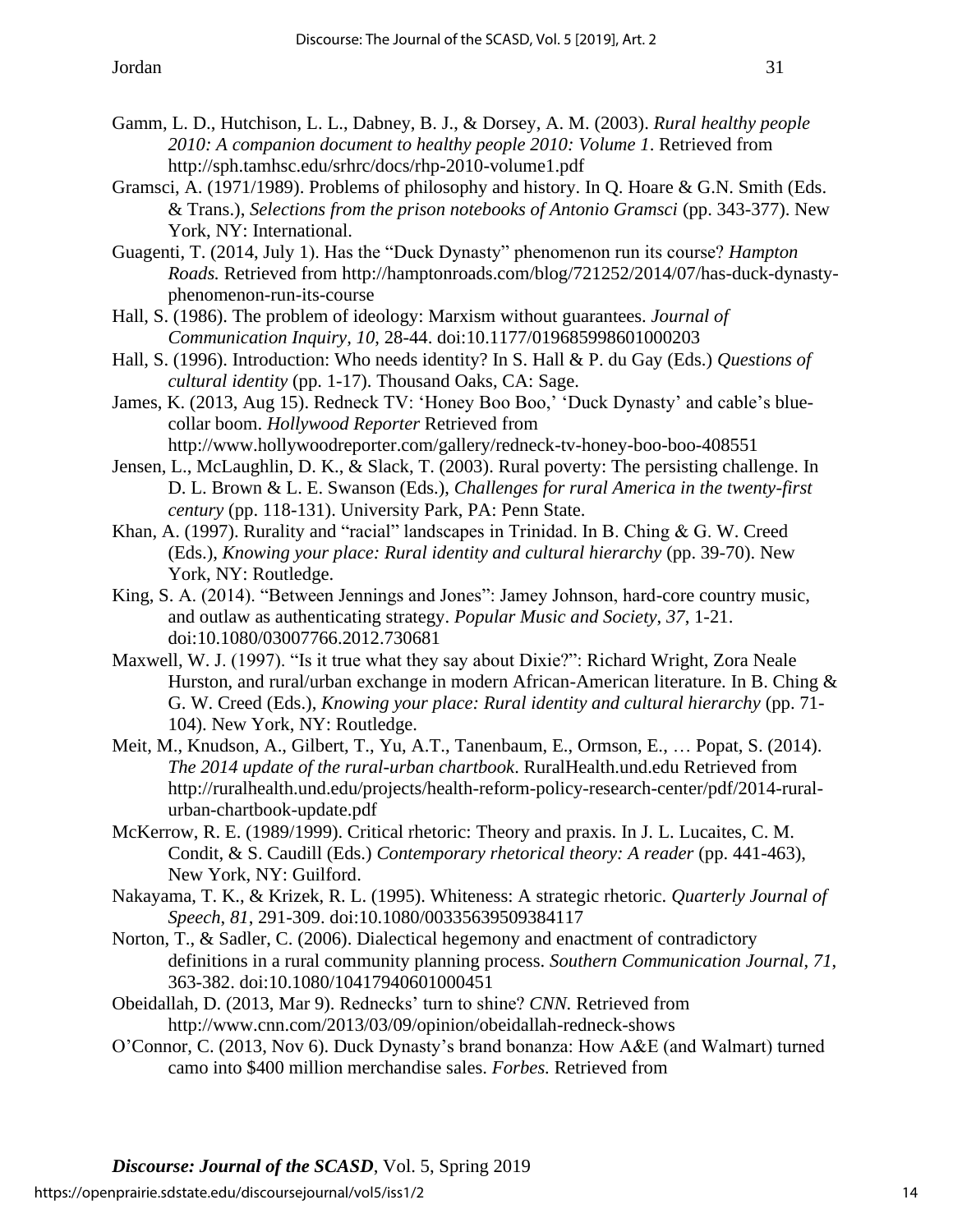- O'Hare, W. P. (1997). The poor in nonmetropolitan America. In N. E. Johnson & C. Wang (Eds.), *Changing rural social systems: Adaptation and survival* (pp. 33-46). East Lansing, MI: Michigan State University Press.
- Owens, R. & Scholz, J. (2012, Mar 20). 'Redneck' millionaires built 'duck dynasty' in duck call business, land reality show. *ABC News.* Retrieved from http://abcnews.go.com/Entertainment/redneck-millionaires-built-duck-dynasty-duck-callbusiness/story?id=15961955
- Park, J. H. (2009). The uncomfortable encounter between an urban black and a rural white: The ideological implications of racial conflict on MTV's The Real World. *Journal of Communication*, *59*, 152-171. doi:10.1111/j.1460-2466.2008.01409.x
- Powell, G. J. (1982). The impact of television on the self-concept development of minor- ity group children. In G. L. Berry & C. Mitchell-Kernan (Eds.), *Television and the Socialization of the Minority Child* (pp. 105-131). New York, NY: Academic Press.
- Romano, T. (2012, Dec 13). 'Duck Dynasty,' 'Buckwild,' 'Honey Boo Boo,' and the 99 percent. *The Dailey Beast*. Retrieved from http://www.thedailybeast.com/articles/2012/12/13/ duck-dynasty-buckwild-honey-boo-boo-and-the-99-percent.html
- Royer, A. (2013, Dec 21). Why Duck Dynasty threatens the left. *The Federalist.* Retrieved from http://thefederalist.com/2013/12/21/duck-dynasty-threatens-left/
- Senda-Cook, S. (2012). Rugged practices: Embodying authenticity in outdoor recreation. *Quarterly Journal of Speech*, *98*. 129-152. doi:10.1080/00335630.2012.663500
- Shugart, H. A. (2008). Sumptuous texts: Consuming "otherness" in the food film genre. *Critical Studies in Media Communication*, *25*, 68-90. doi:10.1080/15295030701849928
- Slack, J. D. (1996). The theory and method of articulation in cultural studies. In D. Morley & K-H Chen (Eds.) *Stuart Hall: Critical dialogues in cultural studies* (pp. 112-130). New York, NY: Routledge.
- Stokes, A. Q. (2005). Constituting southern feminists: Women's liberation newsletters in the south. *Southern Communication Journal*, *70*, 91-108. doi:10.1080/10417940509373316
- Stroman, C. A. (1991). Television's role in the socialization of African American children and adolescents. *The Journal of Negro Education*, *60*(3), 314-327. doi:10.2307/2295485
- Triece, M. E. (2011). "Saying it the way we have lived it": Pragmatics and the "impossible position" of ideology critique. *Western Journal of Communication*, *75*, 434-439. doi:10.1080/10570314.2011.588901
- United States Department of Agriculture (USDA), Economic Research SErvice. (2013). *Geography of poverty*. Retrieved from https://www.ers.usda.gov/topics/rural-economypopulation/rural-poverty-well-being/#geography
- Wander, P. C. (1983). The ideological turn in modern criticism. *Central States Speech Journal*, *34*, 1-18. doi:10.1080/10510978309368110
- Wander, P. C. (2011). On ideology: Second thoughts. *Western Journal of Communication*, *75*, 421-428. doi:10.1080/10570314.2011.588898
- Ward, L.M., & Harrison, K. (2005). The impact of media use on girls' beliefs about gender roles, their bodies, and sexual relationships: A research synthesis. In E. Cole & J. H. Daniels (Eds.), *Featuring-Females: Feminist Analysis of Media* (pp. 3-23). Washington, DC: American Psychological Association.